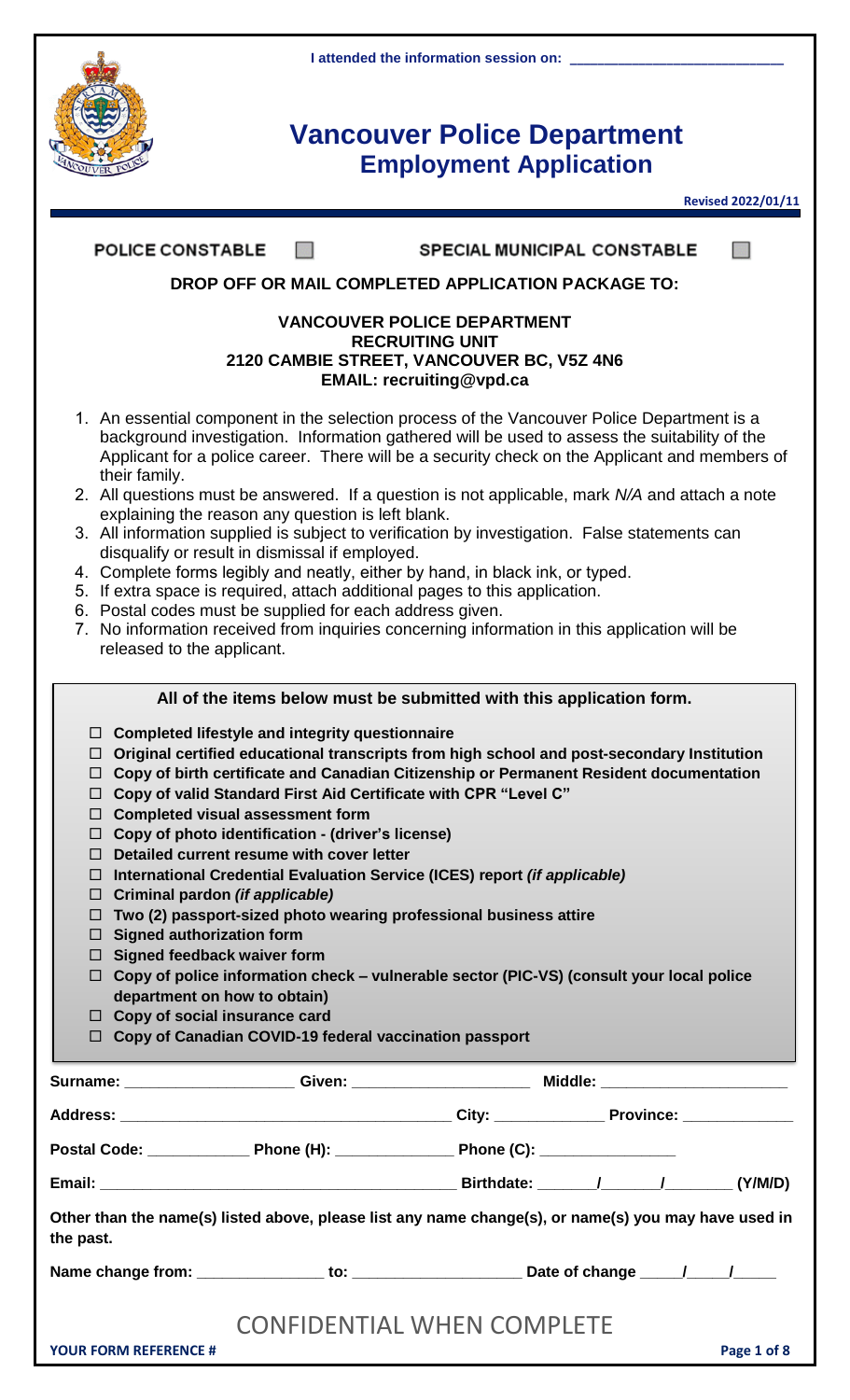**Personal information on this employment application is being collected under the authority of the Freedom of Information & Protection of Privacy Act (FOIPP) Section 33©. It will be used to determine your suitability, eligibility or qualifications for employment. Questions about the use or collection of this information should be directed to the FOIPP Program Administrator.**

| EDUCATION AND TRAINING - Proof of education will be required prior to engagement |  |  |  |
|----------------------------------------------------------------------------------|--|--|--|
|----------------------------------------------------------------------------------|--|--|--|

| <b>INSTITUTION</b><br>FROM MOST RECENT YR/MTH                                           | <b>FROM</b>    | <b>TO</b><br><b>YR/MTH</b> | <b>COURSES OF</b><br><b>STUDY</b> | <b>DEGREE, CERTIFICATE OR #</b><br>OF CREDITS COMPLETED                                                 |
|-----------------------------------------------------------------------------------------|----------------|----------------------------|-----------------------------------|---------------------------------------------------------------------------------------------------------|
|                                                                                         |                |                            |                                   |                                                                                                         |
|                                                                                         |                |                            |                                   |                                                                                                         |
|                                                                                         |                |                            |                                   |                                                                                                         |
|                                                                                         |                |                            |                                   |                                                                                                         |
|                                                                                         |                |                            |                                   |                                                                                                         |
|                                                                                         |                |                            |                                   |                                                                                                         |
| ADDITIONAL EDUCATION INCLUDING COURSES, WORKSHOPS AND SEMINARS:                         |                |                            |                                   |                                                                                                         |
|                                                                                         |                |                            |                                   |                                                                                                         |
|                                                                                         |                |                            |                                   |                                                                                                         |
|                                                                                         |                |                            | <b>MEDICAL HISTORY</b>            |                                                                                                         |
| police constable?<br>D YES D NO                                                         |                |                            |                                   | Have you ever experienced any type of illness, injury or accident that may affect your performance as a |
| Have you had laser eye surgery?                                                         |                |                            |                                   |                                                                                                         |
|                                                                                         |                |                            |                                   |                                                                                                         |
|                                                                                         |                |                            | <b>DRIVING HISTORY</b>            |                                                                                                         |
| Driver's<br>License:                                                                    |                |                            |                                   | Province: ____________Class(es): _______________Licence Number: _________________                       |
| Have you ever had a driver's licence in another province or state? $\Box$ YES $\Box$ NO |                |                            |                                   |                                                                                                         |
|                                                                                         |                |                            |                                   |                                                                                                         |
| Have you ever had your driver's licence suspended? $\Box$ YES $\Box$ NO                 |                |                            |                                   |                                                                                                         |
| List all driving offences. Attach page if necessary:                                    |                |                            |                                   |                                                                                                         |
| <b>DATE</b>                                                                             | <b>OFFENCE</b> |                            | <b>LOCATION</b>                   |                                                                                                         |
|                                                                                         |                |                            |                                   | <b>POINTS/FINE</b>                                                                                      |
|                                                                                         |                |                            |                                   |                                                                                                         |
|                                                                                         |                |                            |                                   |                                                                                                         |
|                                                                                         |                |                            |                                   |                                                                                                         |
|                                                                                         |                |                            |                                   |                                                                                                         |
| <b>YOUR FORM REFERENCE #</b>                                                            |                |                            | <b>CONFIDENTIAL WHEN COMPLETE</b> | Page 2 of 8                                                                                             |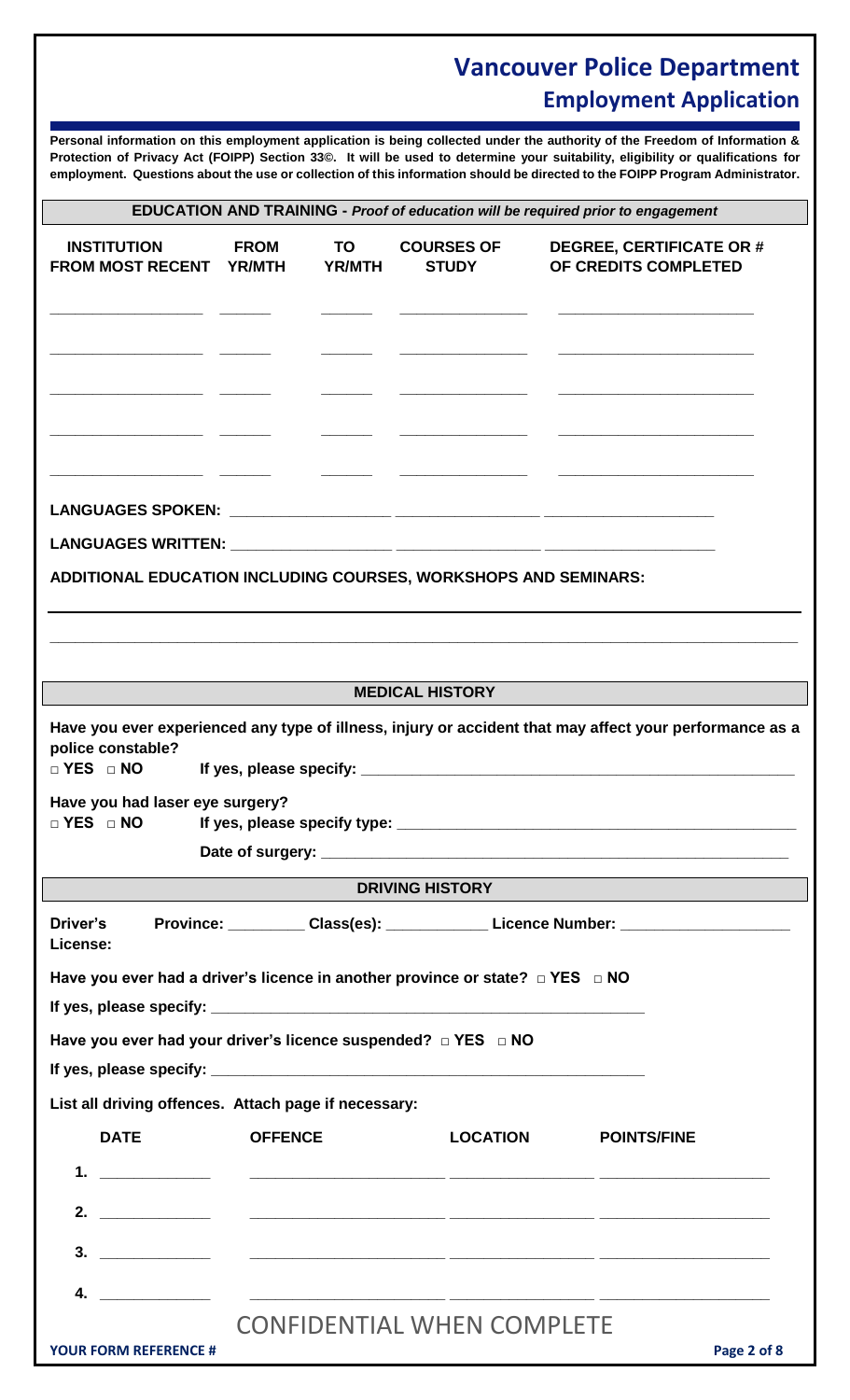|                                       | <b>LAW ENFORCEMENT APPLICATIONS</b>                               |                                                                                                                    |
|---------------------------------------|-------------------------------------------------------------------|--------------------------------------------------------------------------------------------------------------------|
| sheriffs, CSIS, and border agencies): |                                                                   | List all applications to this or any other law enforcement agencies (including police, corrections,                |
| <b>AGENCY</b>                         | <b>APPLICATON DATE</b>                                            | <b>STATUS (describe reason for non-selection)</b>                                                                  |
|                                       |                                                                   |                                                                                                                    |
|                                       |                                                                   |                                                                                                                    |
|                                       |                                                                   |                                                                                                                    |
|                                       |                                                                   |                                                                                                                    |
|                                       | Have you ever taken a polygraph examination? $\Box$ YES $\Box$ NO |                                                                                                                    |
|                                       |                                                                   |                                                                                                                    |
|                                       | <b>EMPLOYMENT HISTORY</b>                                         |                                                                                                                    |
|                                       | applicable. Provide an explanation for all gaps in employment.    | Begin with your most recent employer and continue in reverse order. Provide history for the last ten (10) years if |
|                                       |                                                                   |                                                                                                                    |
|                                       |                                                                   |                                                                                                                    |
|                                       |                                                                   | START DATE: _____/________ FINISH DATE: ______/_______ POSITION HELD: _____________________________                |
|                                       |                                                                   |                                                                                                                    |
|                                       |                                                                   |                                                                                                                    |
| <b>REASON FOR LEAVING:</b>            |                                                                   |                                                                                                                    |
|                                       |                                                                   |                                                                                                                    |
|                                       |                                                                   |                                                                                                                    |
|                                       |                                                                   |                                                                                                                    |
|                                       |                                                                   | START DATE: _____/________ FINISH DATE: ______/_______ POSITION HELD: _____________________________                |
|                                       |                                                                   |                                                                                                                    |
|                                       |                                                                   |                                                                                                                    |
|                                       |                                                                   |                                                                                                                    |
|                                       |                                                                   |                                                                                                                    |
|                                       |                                                                   |                                                                                                                    |
|                                       |                                                                   |                                                                                                                    |
|                                       |                                                                   | START DATE: _____/________ FINISH DATE: ______/_______ POSITION HELD: _____________________________                |
|                                       |                                                                   |                                                                                                                    |
|                                       |                                                                   |                                                                                                                    |
|                                       |                                                                   |                                                                                                                    |
|                                       |                                                                   |                                                                                                                    |
|                                       | <b>CONFIDENTIAL WHEN COMPLETE</b>                                 |                                                                                                                    |
| <b>YOUR FORM REFERENCE #</b>          |                                                                   | Page 3 of 8                                                                                                        |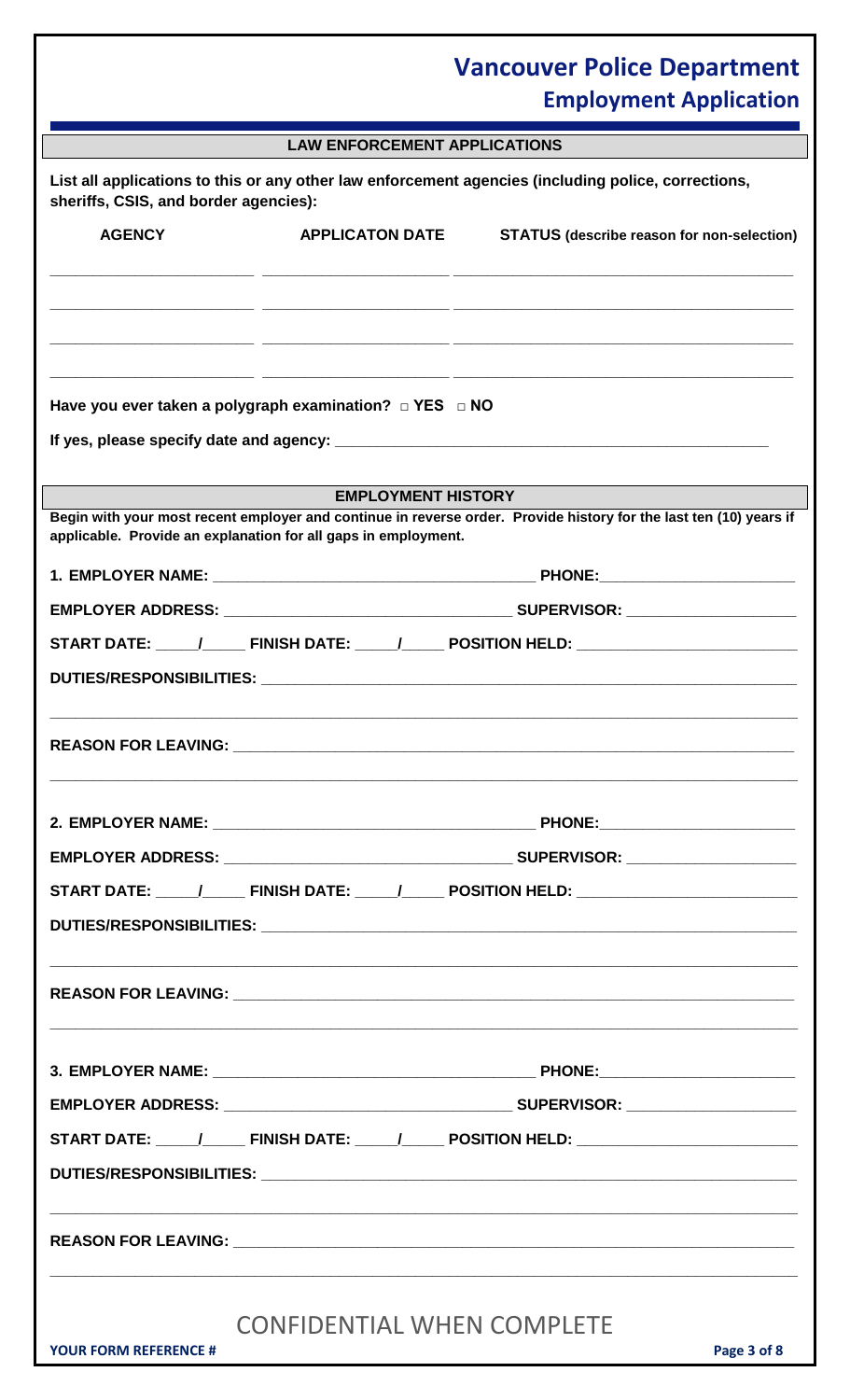|                                     | START DATE: _____/________ FINISH DATE: ______/_______ POSITION HELD: _____________________________                                                                                                         |
|-------------------------------------|-------------------------------------------------------------------------------------------------------------------------------------------------------------------------------------------------------------|
|                                     |                                                                                                                                                                                                             |
|                                     |                                                                                                                                                                                                             |
|                                     |                                                                                                                                                                                                             |
|                                     | <u> 1989 - Jan Barat de Barat de la contrada de la contrada de la contrada de la contrada de la contrada de la c</u>                                                                                        |
|                                     | If you were asked to resign, or were fired from a job, or had a gap in employment, provide details and                                                                                                      |
|                                     |                                                                                                                                                                                                             |
|                                     |                                                                                                                                                                                                             |
|                                     | <b>VOLUNTEER EXPERIENCE</b>                                                                                                                                                                                 |
|                                     |                                                                                                                                                                                                             |
|                                     |                                                                                                                                                                                                             |
|                                     | START DATE: _____/________ FINISH DATE: ______/_______ POSITION HELD: _____________________________                                                                                                         |
|                                     |                                                                                                                                                                                                             |
|                                     |                                                                                                                                                                                                             |
|                                     |                                                                                                                                                                                                             |
|                                     |                                                                                                                                                                                                             |
|                                     |                                                                                                                                                                                                             |
|                                     |                                                                                                                                                                                                             |
|                                     |                                                                                                                                                                                                             |
|                                     |                                                                                                                                                                                                             |
|                                     |                                                                                                                                                                                                             |
|                                     |                                                                                                                                                                                                             |
|                                     |                                                                                                                                                                                                             |
|                                     | <b>OFFENCE RECORD</b>                                                                                                                                                                                       |
|                                     | Have you ever been charged with a federal, provincial or municipal offence (other than minor driving<br>offences)? $\Box$ YES $\Box$ NO If yes, give date and particulars of each charge and/or conviction: |
|                                     |                                                                                                                                                                                                             |
|                                     |                                                                                                                                                                                                             |
|                                     |                                                                                                                                                                                                             |
|                                     | If a criminal pardon has been granted, attach a copy of the pardon.                                                                                                                                         |
| by the Vancouver Police Department. | Note: Conviction of an offence does not necessarily preclude consideration for employment                                                                                                                   |
|                                     |                                                                                                                                                                                                             |
|                                     |                                                                                                                                                                                                             |
|                                     |                                                                                                                                                                                                             |
|                                     | <b>CONFIDENTIAL WHEN COMPLETE</b>                                                                                                                                                                           |
| <b>YOUR FORM REFERENCE #</b>        | Page 4 of 8                                                                                                                                                                                                 |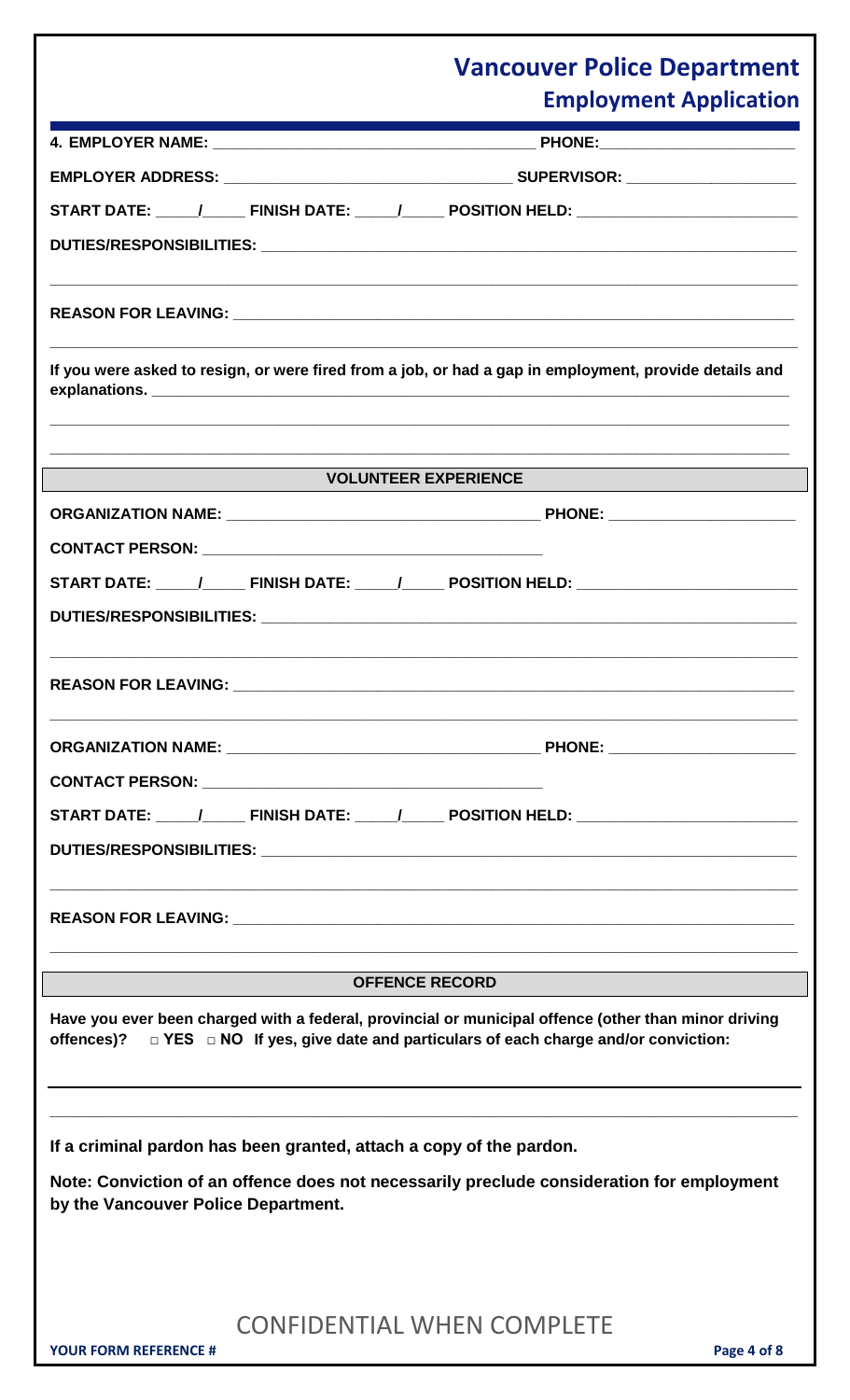|                                                                                                                               | <b>REFERENCES</b>                              |                  |                                       |
|-------------------------------------------------------------------------------------------------------------------------------|------------------------------------------------|------------------|---------------------------------------|
| List four people who we can contact for a character reference. They cannot be related to you or<br>present or past employers: |                                                |                  |                                       |
| NAME: ___________________________________ OCCUPATION: ______________________________YEARS KNOWN: ____                         |                                                |                  |                                       |
|                                                                                                                               |                                                |                  |                                       |
|                                                                                                                               |                                                |                  |                                       |
|                                                                                                                               |                                                |                  |                                       |
| NAME: ___________________________________ OCCUPATION: _____________________________YEARS KNOWN: ____                          |                                                |                  |                                       |
|                                                                                                                               |                                                |                  |                                       |
|                                                                                                                               |                                                |                  |                                       |
|                                                                                                                               |                                                |                  |                                       |
|                                                                                                                               |                                                |                  |                                       |
|                                                                                                                               |                                                |                  |                                       |
|                                                                                                                               |                                                |                  |                                       |
|                                                                                                                               |                                                |                  |                                       |
|                                                                                                                               |                                                |                  |                                       |
|                                                                                                                               |                                                |                  |                                       |
| PHONE NUMBER: ___________________________________ EMAIL: ________________________                                             |                                                |                  |                                       |
|                                                                                                                               |                                                |                  |                                       |
| Do you know anyone employed by the Vancouver Police Department? □ YES □ NO                                                    |                                                |                  |                                       |
|                                                                                                                               |                                                |                  |                                       |
|                                                                                                                               |                                                |                  |                                       |
|                                                                                                                               |                                                |                  |                                       |
| How did you learn about Vancouver Police vacancies?                                                                           |                                                |                  |                                       |
| $\Box$ University/college<br>$\Box$ Radio                                                                                     |                                                | $\Box$ Newspaper | □ Police officer: __________________  |
| $\Box$ Television                                                                                                             |                                                |                  | □ City employee: ____________________ |
| $\Box$ School liaison officer                                                                                                 |                                                |                  |                                       |
|                                                                                                                               |                                                |                  |                                       |
|                                                                                                                               | <b>COMPLETION OF THIS SECTION IS VOLUNTARY</b> |                  |                                       |
| Please check the boxes that apply to you:                                                                                     |                                                |                  |                                       |
| <b>Male</b>                                                                                                                   |                                                |                  |                                       |
| $\Box$ Female                                                                                                                 |                                                |                  |                                       |
| <b>Non-binary/Gender diverse</b>                                                                                              |                                                |                  |                                       |
| Indigenous                                                                                                                    |                                                |                  |                                       |
|                                                                                                                               |                                                |                  |                                       |
|                                                                                                                               |                                                |                  |                                       |
| <b>YOUR FORM REFERENCE #</b>                                                                                                  | <b>CONFIDENTIAL WHEN COMPLETE</b>              |                  | Page 5 of 8                           |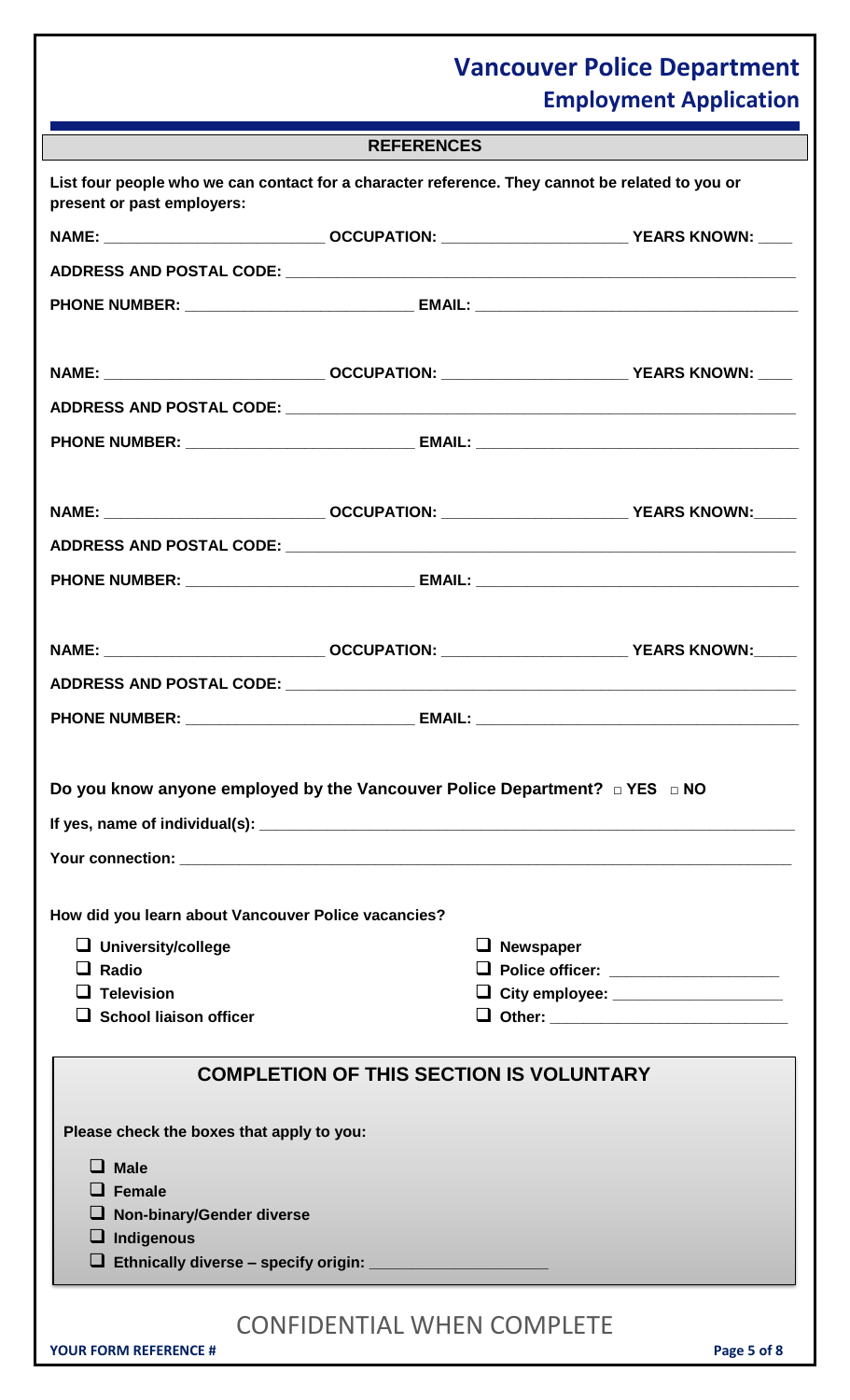#### **VISUAL ASSESMENT**

**The following information is required to determine if your patient meets our visual requirements. Please note the information must be in the Snellen format (i.e. 20/20, 20/40, etc.)**

#### POLICE

**The vision standards are:**

- **Uncorrected Vision: 20/40 with both eyes open, with any one eye no worse than 20/100.**
- **Corrected Vision: 20/20 with both eyes open, with any one eye no worse than 20/40.**
- **Colour Vision: Colour vision should be normal (i.e. pass the Farnsworth D-15 test).**
- **Peripheral Vision:150 continuous degrees along the horizontal meridian binocularity and 30 degrees above and below the fixation point.**
- **Binocular Vision: Stereoacuity of 100 seconds of arc or better (i.e. pass the TITUMS or RANDOT – Circles test).**

#### SPECIAL MUNICIPAL CONSTABLE

**The vision standards are:**

- **Corrected Vision: 20/20 with both eyes open, with any one eye no worse than 20/40.**
- **Colour Vision: Colour vision should be normal (i.e. pass the Farnsworth D-15 test).**
- **Binocular Vision: Stereoacuity of 100 seconds of arc or better (i.e. pass the TITUMS or RANDOT – Circles test).**

**Please note \*orthokeratology (ortho-k) is not an accepted procedure.**

| <b>DATE:</b>                                                                                                                                                                                                                   |                                    |  |
|--------------------------------------------------------------------------------------------------------------------------------------------------------------------------------------------------------------------------------|------------------------------------|--|
|                                                                                                                                                                                                                                | SIGNATURE: _______________________ |  |
| <b>PATIENT'S NAME:</b>                                                                                                                                                                                                         |                                    |  |
| <b>UNCORRECTED:</b>                                                                                                                                                                                                            |                                    |  |
| LEFT EYE: The control of the control of the control of the control of the control of the control of the control of the control of the control of the control of the control of the control of the control of the control of th | RIGHT EYE: BOTH EYES OPEN:         |  |
| <b>CORRECTED:</b>                                                                                                                                                                                                              |                                    |  |
| LEFT EYE: The contract of the contract of the contract of the contract of the contract of the contract of the contract of the contract of the contract of the contract of the contract of the contract of the contract of the  | RIGHT EYE: BOTH EYES OPEN:         |  |
| <b>COLOUR VISION:</b>                                                                                                                                                                                                          |                                    |  |
| <b>PERIPHERAL VISION:</b>                                                                                                                                                                                                      |                                    |  |
| <b>BINOCULAR VISION:</b>                                                                                                                                                                                                       |                                    |  |
| <b>MEETS VISUAL STANDARD</b>                                                                                                                                                                                                   | $\Box$ YES $\Box$ NO               |  |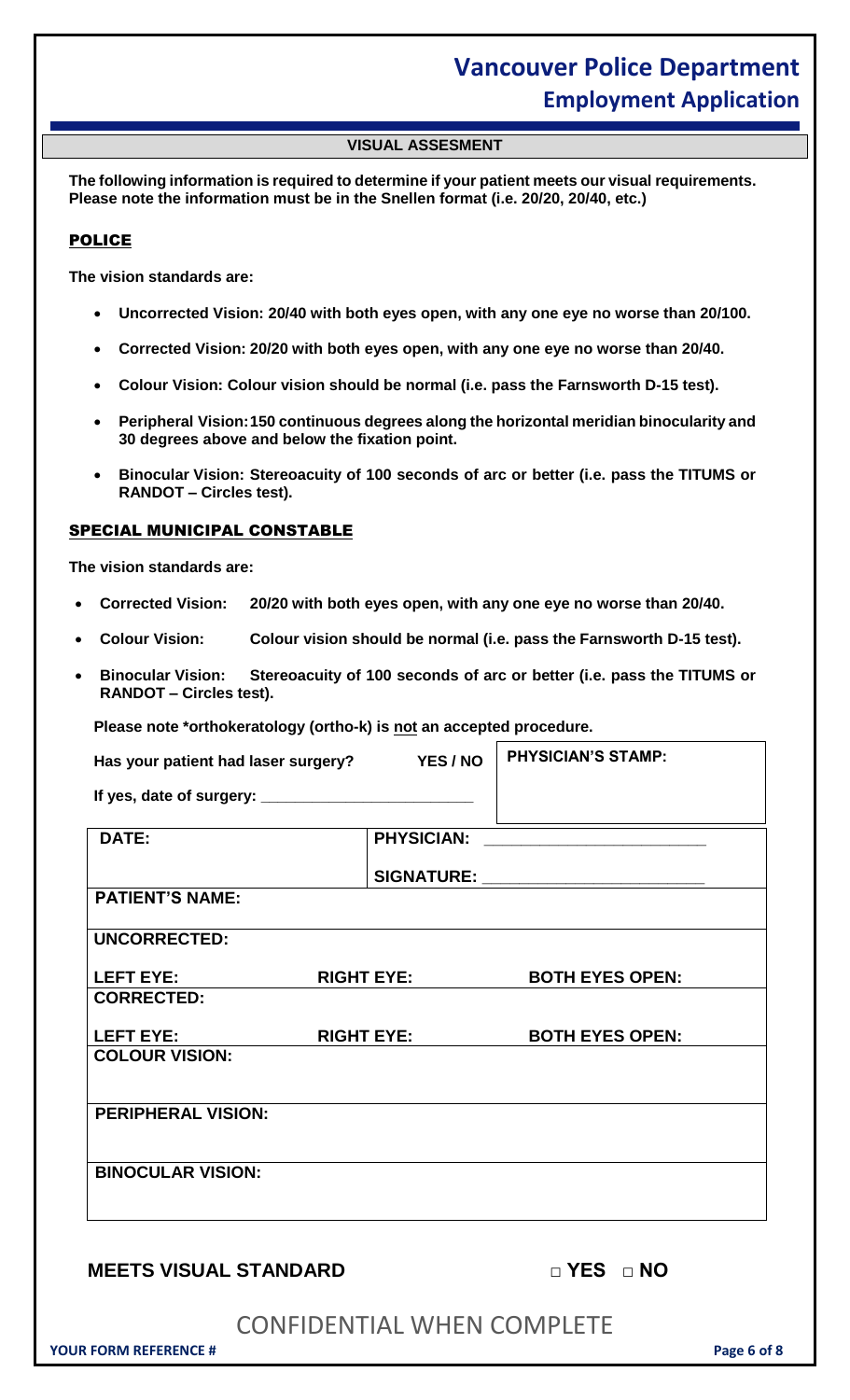#### **CONSENT TO RELEASE OF PERSONAL AND/OR PRIVATE INFORMATION, WAIVER AND RELEASE**

I, \_\_\_\_\_\_\_\_\_\_\_\_\_\_\_\_\_\_\_\_\_\_\_\_\_\_\_\_\_\_\_\_\_\_\_\_\_\_\_\_\_\_\_\_\_, having applied for a position with the Vancouver Police Department, and recognizing that I am required to supply information to be used to determine my qualifications, moral character, honesty and suitability for employment with the Department, herby request and authorize the full disclosure of any and all records, files, notes, reports, opinions or other information concerning me, including employment files and records, performance evaluations, discipline records, background investigation files, polygraph reports, medical, psychiatric and psychological files and reports, complaints or grievances filed by or against me, training files, education files, school records and transcripts, credit rating and history files, income tax files, records and returns, driving records, military records, criminal records and police, probation and parole reports.

I hereby authorize the Vancouver Police Department to make such investigations, as they deem necessary to determine approval or disapproval of this application. I understand that the Vancouver Police Department will have the final say in the approval or rejection of this application, and the criteria and method they use in arriving at their decision will not be questioned or objected to by me and I will have no grievance against the Vancouver Police Department or the City of Vancouver in this regard.

I waive the right to review any information received by the Vancouver Police Department.

**\_\_\_\_\_\_\_\_\_\_\_\_\_\_\_\_\_\_\_\_\_\_\_\_\_\_\_\_\_\_\_\_\_\_\_\_\_\_\_\_\_\_\_\_\_\_\_\_ \_\_\_\_\_\_\_\_\_\_\_\_\_\_\_\_\_\_\_\_\_\_\_\_\_\_\_\_\_\_\_\_**

I release any individual, company, government agency, or public body and their representatives, agents and employees from any claim or action whatsoever which may result from furnishing the above information to the Vancouver Police Department.

**This waiver is valid for a period of one year from the date of signature.**

**APPLICANT SIGNATURE DATE**

### CONFIDENTIAL WHEN COMPLETE